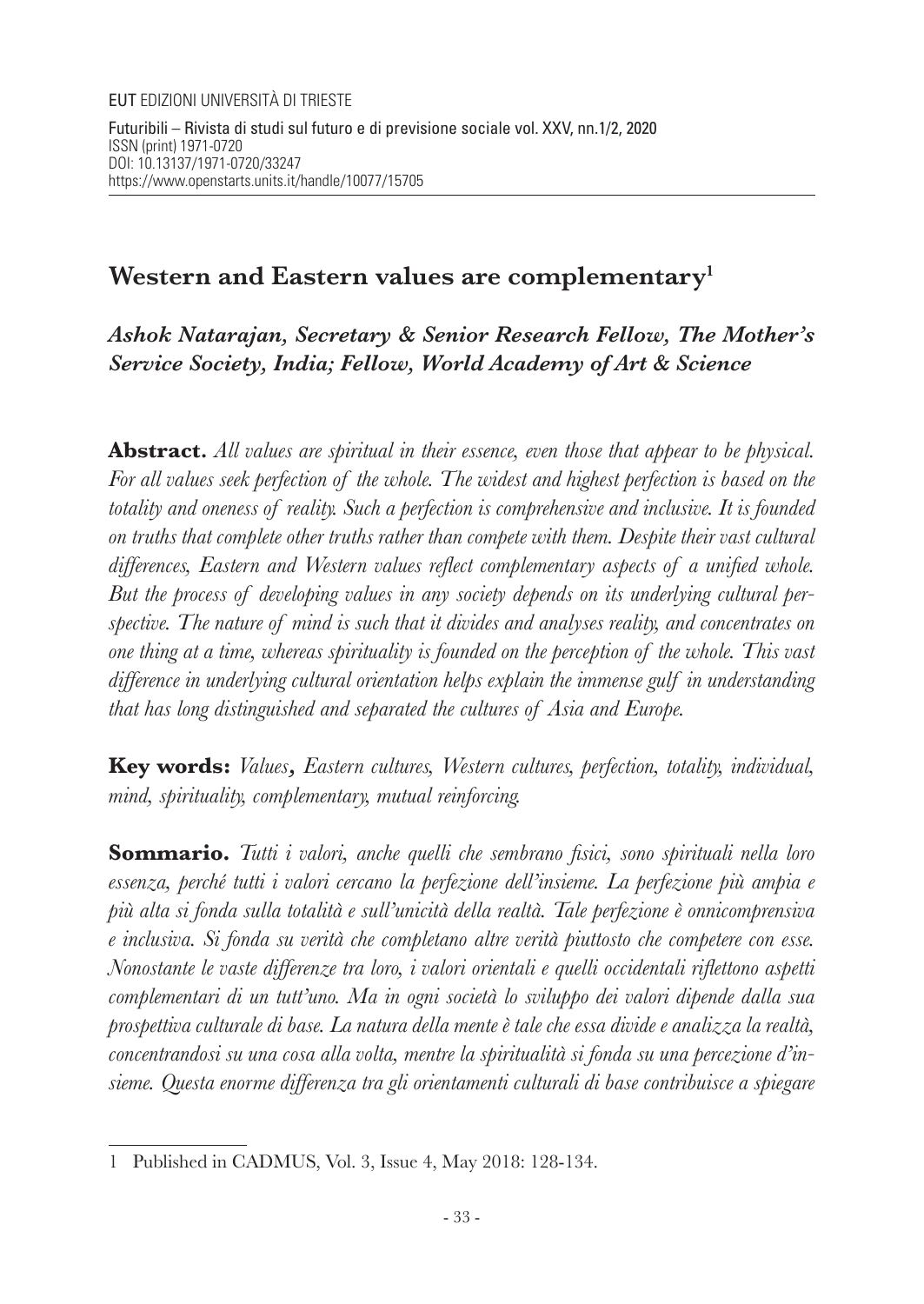*l'immenso divario di comprensione che da lungo tempo distingue e separa le culture dell'Asia e dell'Europa.* 

**Parole chiave:** *Valori, culture Orientali, culture Occidentali, perfezione, totalità, individuo, mente, spiritualità, complementari, mutuo rinforzo.*

#### **Eastern values, Western Values, and their variation over time**

When they first heard tales from travellers of enormous wealth and sophistication of the far older civilizations of the East, Europeans were filled with wonder and admiration. Those tales fuelled their urge for exploration and the quest for adventure. They discovered societies of unimagined prosperity and inventiveness. When the age of explorers began, China and India were the most prosperous nations on earth. They represented about 40% of the world's population, roughly the same as they do today. During the many centuries when European society rejected the mental heritage of Hellenic Greece and ancient Rome, China developed an advanced mental culture while India's achievements were spiritual. China developed a class of intelligentsia to govern the country long before any Western nation developed paper currency or invented gunpowder. Like the Japanese, they found little to admire in other nations and turned inward and insular. They responded to the incessant onslaught of Western men of fortune, zealous missionaries and infectious diseases by retreating into isolationism and erection of barriers to protect civilization from the onslaught of barbarians.

Long before the seafaring conquests of Europe, the Silk Road extended all the way from China to Central Europe. It was a common sight to see Indian traders in the Roman market and Roman ships frequenting Indian harbours. Apart from trade and military life, India was well developed in cultural affairs. It had cultivated advanced shastras or scriptures covering 64 different branches of knowledge. Religious hatred was generally unknown in India apart from some aberrant exceptions in South India. Though royal Kshatriya families ruled in North India, down south the Vaisya agricultural community took the lead in leadership-forming royal dynasties. Such South Indian royalties were also men of notable character. The extraordinary spiritual insights of India's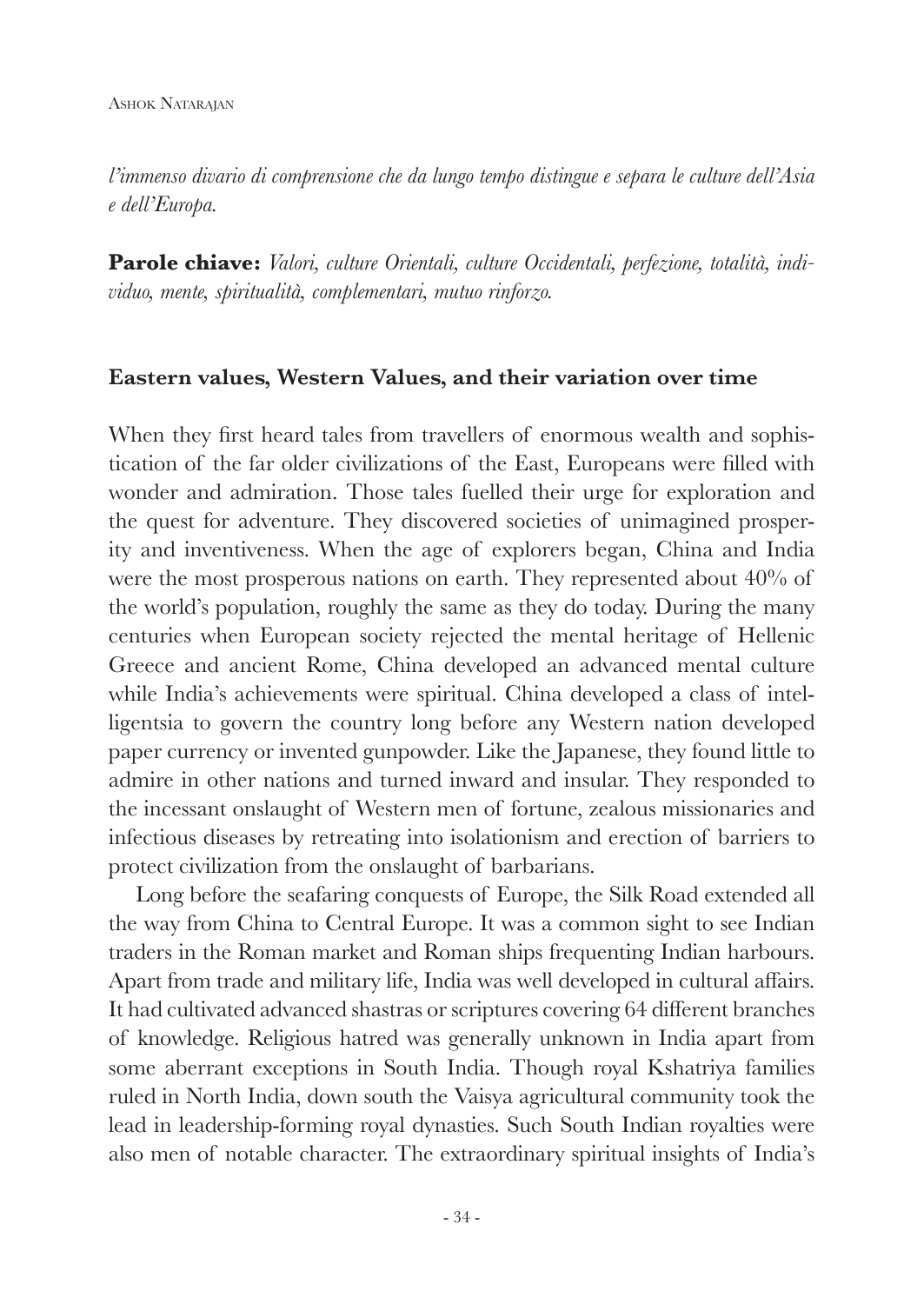Bhagavad Gita predate Ancient Greece's philosophical wisdom. The great Mahabharatha war was fought for the ideal of ridding the world of evil. At one point in the epic, the Gita says that the war was won not so much on the battlefield as in the subtle plane. More than 2000 years ago, King Ashoka renounced the principle of war after conquering all opponents on the battlefield.

Gradually the balance between East and West changed, as it always does when more advanced and less advanced civilizations meet. The younger, more aggressive with less to offer and more to gain, gradually acquires the advantage over the older, more stable and sedentary civilization that seeks to preserve the order and stability of what it already possesses. Thus, over the past five centuries, the West has developed quickly, thriving on its trade with the East and stimulated by its obvious inferiority to explore, invent, innovate and seize that which it lacked. The triumphant rise of the West through commerce, military conquest, science, industry, the spread of education and democracy shifted the balance. The newly rich and powerful acquired a sense of their own value and developed a world view based on the relative superiority of Western culture. This view came to dominate the perspective of Western scholars to the point that they mistook their temporary ascendency for a sign of ultimate pre-eminence.

Indeed, the same viewpoint coloured their understanding of everything outside Europe. America too was disparaged as a nascent unformed society. The noted historian Paul Johnson observed that while he was at Oxford he never heard America taken seriously by any scholar. Even the Encyclopaedia Britannica devoted most of its space to Europe, its accomplishments and its personalities, while great Asian achievements and personalities were given far less attention. This prejudice reflected Europe's deep preoccupation with itself. It is only in the past three decades that European historians have awakened to the realization that the entire history of the world during the past five centuries was skewed and coloured by their own limited perspective and cultural values. Given its very rapid advances and remarkable achievements in recent centuries, Europe's self-preoccupation during this period is understandable.

But the difficulties the East and the West encountered in understanding, appreciating and respecting one another have still deeper roots. We should focus not merely on differences in their periods of ascendancy and relative speed of advancement at different times. Indeed, the recent speed of change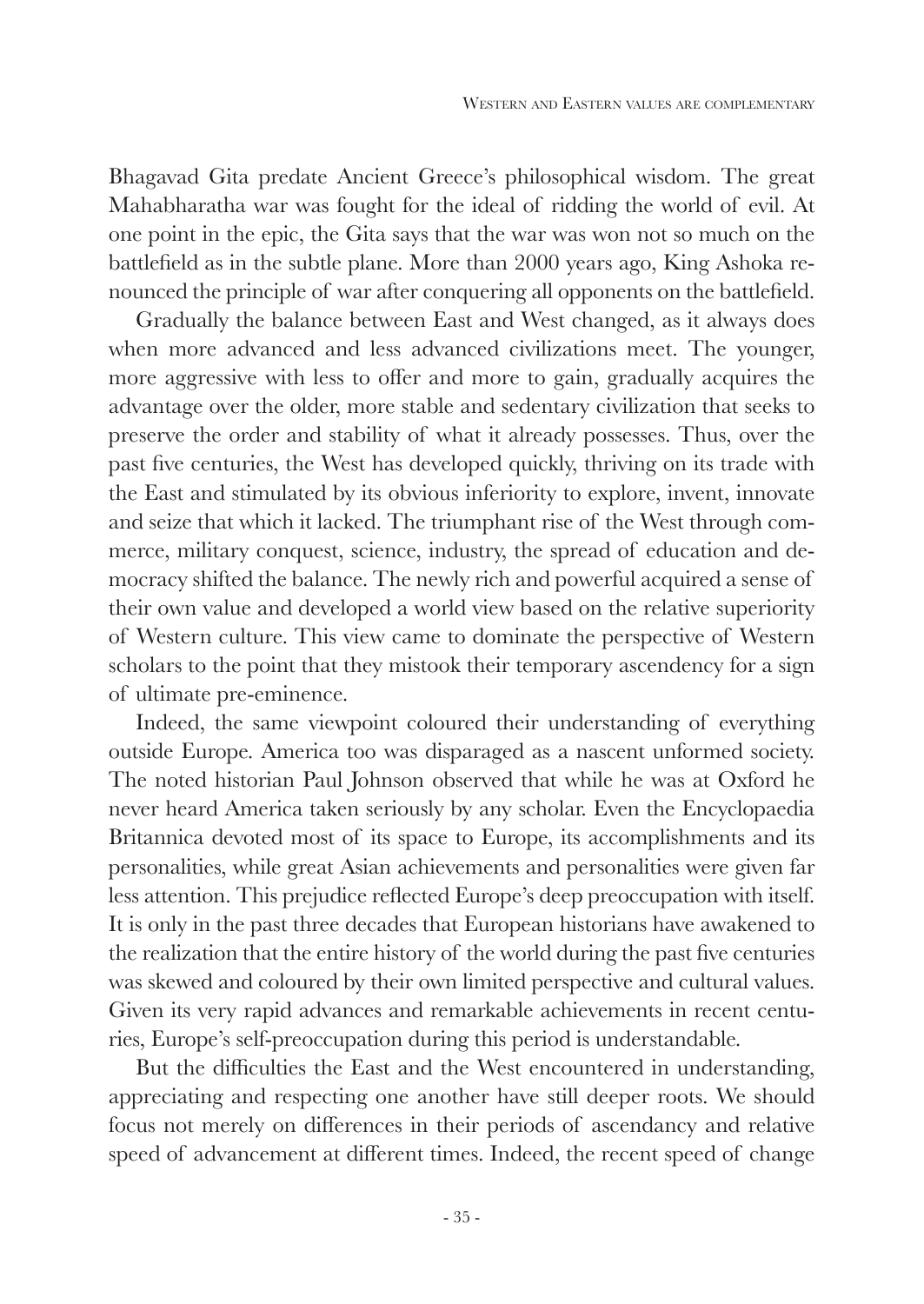in Asia far exceeds the most rapid progress ever witnessed in the Western world in the past. The lack of comprehension arises from more fundamental differences in the cultures of the East and the West.

We can now see more clearly the highest achievements of both sides of the world. They reveal distinct but complementary approaches to reality – one mental, the other vital-social; one emphasizing the ultimate value of the individual, the other the sacred value of the social collective; one founded on individual uniqueness, the other on social unity. In the Western World, the mind was liberated from the dominance of social culture and the past and came to place increasing emphasis on the fullest freedom for the maximum development of the individual. In the Eastern World, the mind was subordinated to the wider social goal of collective harmony, integration and continuity with the past. The West made freedom the ultimate value and perceived society as the context and field for individual development and achievement. The East based itself on the value of social harmony and continuity based on a consciousness of the immense contribution of the collective to individual achievement.

## **"When any truth or power is followed in the extreme, it inevitably turns into its very opposite"**

From the onset of the Renaissance, Reformation and Enlightenment in the West, the individual progressively emerged from subordination to the collective in politics, religion, the economy and society. A culture of individualism gradually came to replace the culture of individuality affirmed by the ancient Greeks. The pursuit of self-interest replaced the loftier pursuit of self-realization. In India, the ultimate freedom of the individual to pursue a unique spiritual quest was preserved in the spiritual institution of sannyasa, in which a mature man after fulfilling his obligations to family and society was entitled to abandon all social responsibility to pursue the ultimate freedom of the spirit. But as most Westerners tried to exercise their freedom within a narrow field of egoistic self-interest, all but the most extraordinary Asians adhered to the underlying spiritual values of society through subconscious subordination of the individual ego to the social collective.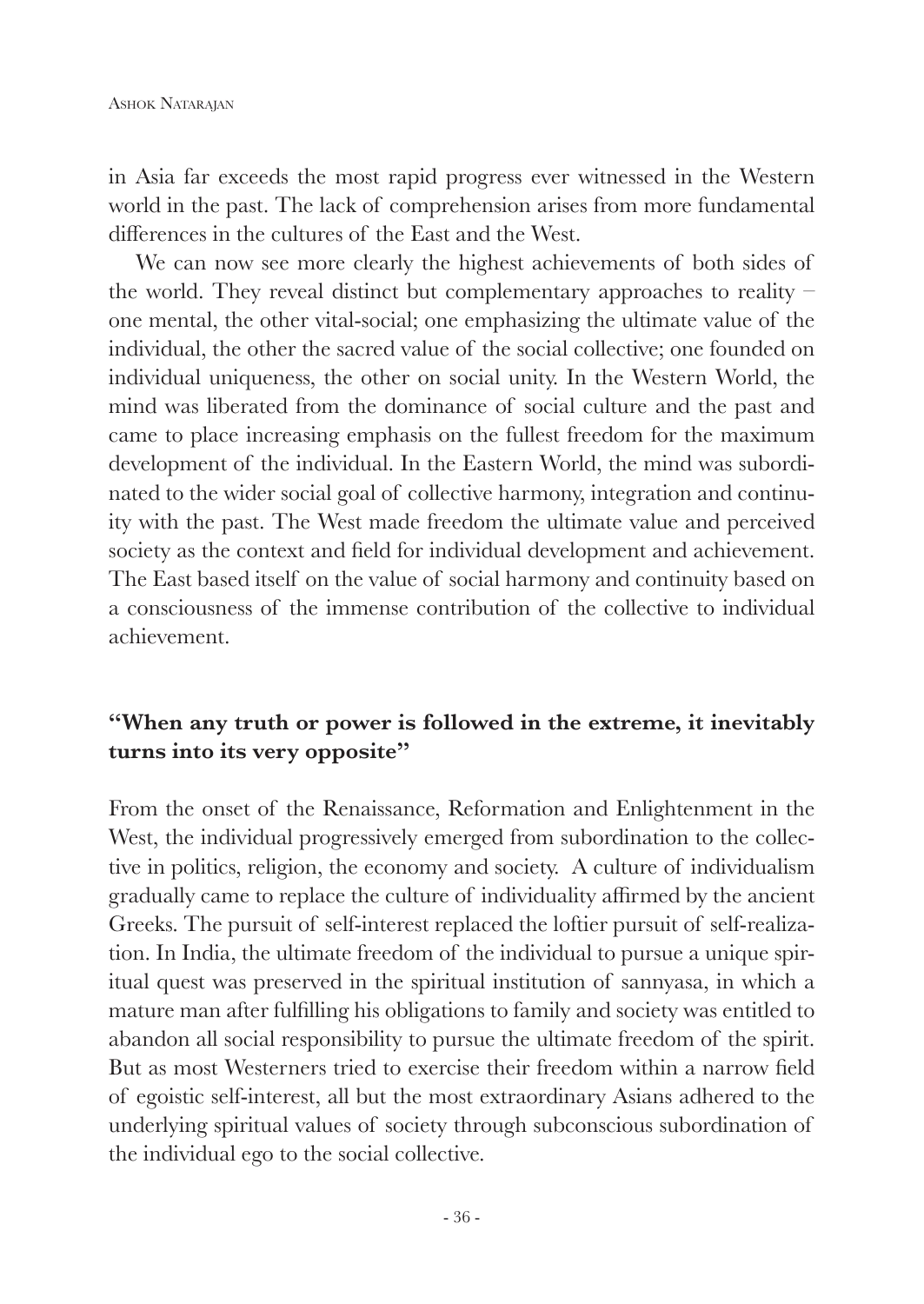Even today, adherence to spiritual values can be observed in the conscious subordination of youth to the guidance and direction of elders. In India, the ideal behind this attitude is the acceptance of the father as the spiritual guru, even if the elder is illiterate and uninformed. The scriptures call on Indian women to relate to their husbands as the representative of the Spirit in their lives. The word for husband in India is Purusha, which means the Self. In situations where the husband deserts his wife and runs away, the wife has the right to distance herself from him both emotionally and physically. It is very rare in such situations for a wife to maintain a deeper spiritual allegiance to her spouse. But there are known instances in which the ideal is still followed. Such subordination of the individual is frowned upon in the West. Even in modern educated India today it is rejected by most as old-fashioned superstition. Nevertheless, it is based on a knowledge that progress comes by accepting external challenges and changing one's own inner attitudes and surrendering egoistic preferences.

The attitude in the West appears to be quite the opposite, but it is based on a complementary principle. In Jane Austen's novel Pride and Prejudice, Mr. Bennet is portrayed as a typical English country gentleman. After his marriage, he finds that his wife is not amenable to reason. He seeks the peace and quiet of reading literature in the seclusion of his library. The family life goes on for another 25 years without any major incident. Then tragedy strikes and his youngest daughter elopes with a penniless adventurer named Wickham. This shocks Mr. Bennet and the scandal threatens to prevent the marriages of his four other daughters. Even then he does not turn to God or religion for solace. He relies solely on himself. He does not blame anyone else in the family for the tragedy, not even Wickham. He recognizes his own negligence in the way he had run the family and accepts full responsibility for the consequences. As a reward for his personal sincerity, the run-away girl is located and safely married off to her lover. It is a reward for his self-reliance. Such self-reliance helped create a mental culture of individuality in the West. His good fortune does not stop there. His two eldest daughters are both married to wealthy men of a higher class. It is noteworthy that no one in the family turns to prayer at the time of crisis. In a spiritual culture like India, most would instantly resort to prayer. But in both cases, the result is attained by a subordination of egoistic personality to a higher value, either individual or collective. In this sense, Western and Eastern cultures adopt complementary paths to perfection.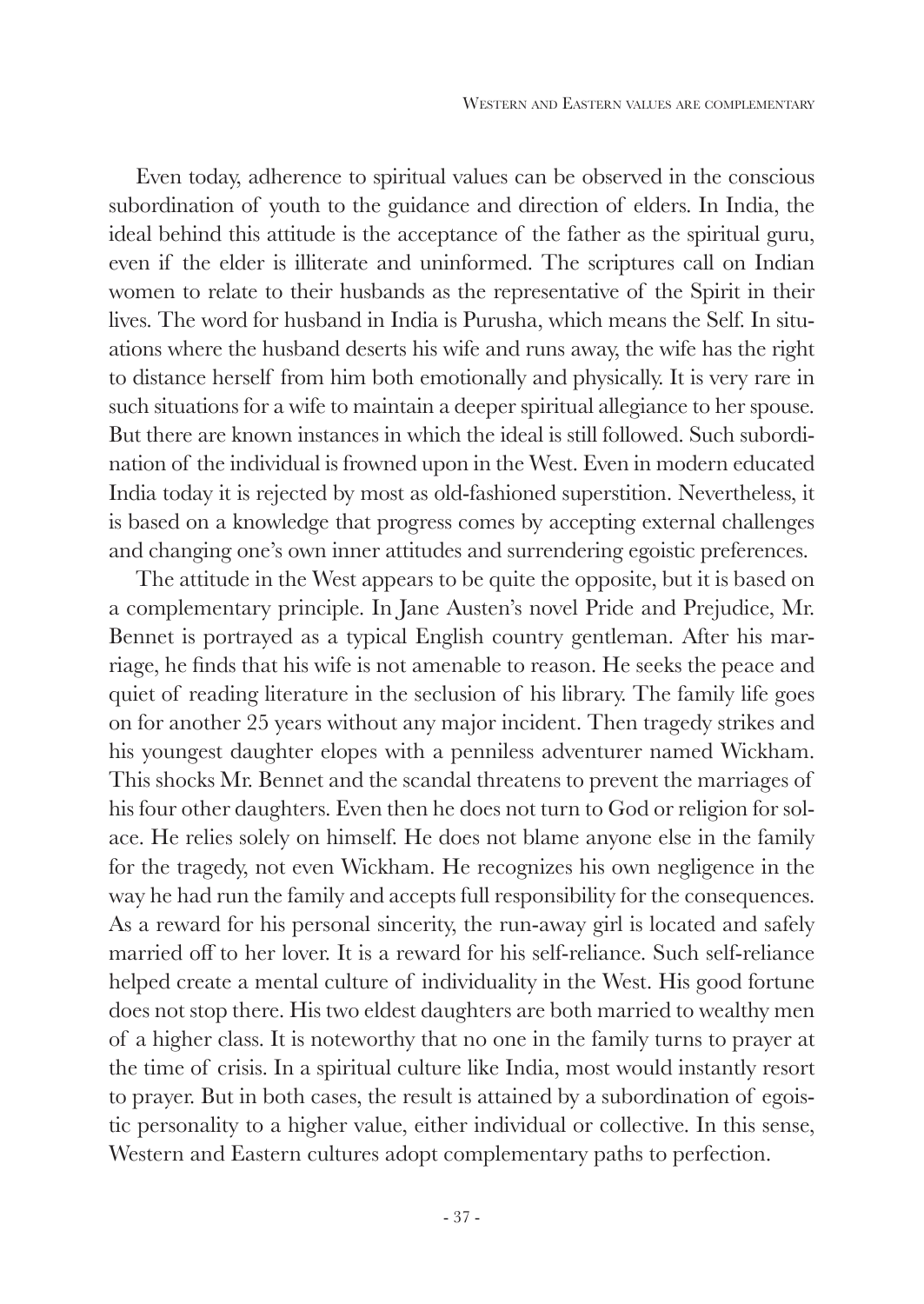#### **"The process of organization has a tendency to limit and transfix that which it attempts to express"**

A mental culture prides itself on its intellectuality. That capacity helps to liberate the mind from the limitations of superficial sense impressions. The achievements of the last few centuries have been primarily those of the intellect. But when any truth or power is followed in the extreme, it inevitably turns into its very opposite. Intellectual knowledge is always based on a set of explicit or implicit assumptions. There are always issues that fall outside the pale of assumptions. Often the limitation of initial premises is forgotten and a partial truth is applied outside its field of validity. The extreme doctrines of state communism and neoliberalism are examples of the excessive application of partial truths as if they were universally valid.

Rupert Sheldrake is a well-known English biologist who applied the scientific method to study phenomena outside the normal pale of biological research. The thousands of experimental results he studied led him to develop a controversial theory about the transmission of information based on subtle knowledge about life known for millennia in Eastern culture. When Nature published an article challenging his theory and research findings, Sheldrake wrote to the editor presenting a detailed rebuttal of the objections. The editor dismissed his rebuttal without even reviewing the evidence because Sheldrake's research and conclusions lay outside the established boundaries of current scientific thinking. The editor's attitude is a typical consequence of intellectuality which mistakes a partial view for the whole reality. Intellectuality takes any issue and reduces it to abstract generalizations which omit vast amounts of relevant information in the quest for a unifying principle. But the process of accomplishment and the actions of great men such as Napoleon, Churchill and Caesar cannot be reduced simply to abstractions.

Traditional Eastern cultures exhibit a different type of limitation, by blindly subordinating ideas and experience to established wisdom and thereby reducing knowledge to superstitious beliefs. Ancient Greece laid the foundations for all the knowledge the Western world has today. It was purely mental and did not extend to life or the higher realms above the mind. It lacked the intuitive perception of ancient India and the pragmatism of modern Europe. As a result, the Golden Age of Greece survived for only a century. Greece's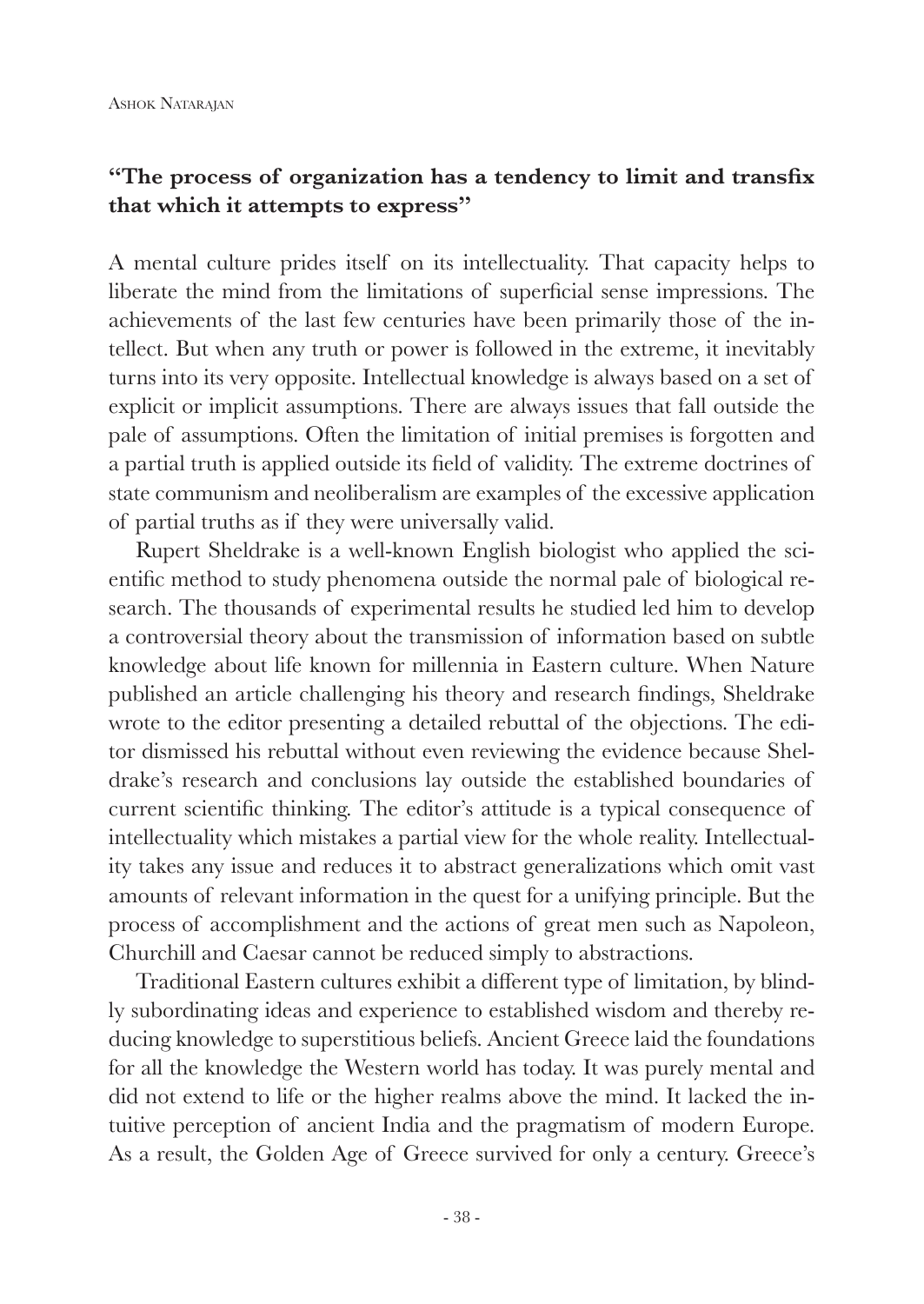mental culture gave birth to the more pragmatic mentality of ancient Rome. Whereas the Greeks had applied the mind to the realm of pure mental ideas – philosophy, mathematics and ethics – the Romans applied mental principles to the field of social life. Discarding the social traditions of the past, they developed a civic and military culture based on law and mental principles of organization, laying the foundations for the rise of the Roman Empire, which lasted several centuries before its inevitable decline. The mind has the power to clarify the insights of spiritual intuition that inevitably manifest themselves in social superstition. But we see from this case that without the continuous inspiration of spiritual knowledge, mental knowledge inevitably degenerates into narrow rigid principles that suppress the vitality and complexity of life. Without that spiritual influence, the mind cannot continue to grow.

## **"The future evolution of humanity requires the integration and unification of multiple complementary perspectives to arrive at a whole which transcends the narrow boundaries of competing partial truths. Contradictions are complements"**

The Roman Empire declined as its physical expansion overstretched its financial resources and it lacked the subtle knowledge of the foundations of social existence. Rome ran out of money because it did not understand the principle of public debt. It did not realize that it could monetarize future tax revenues, as England discovered ten centuries later and employed them as a resource to finance its expanding empire. The foundation of money is people, human relations and confidence in the social institutions. But at that time money had not yet acquired its full symbolic power as the representative of the financial power of the government and the nation. Without that support, the Roman Empire came to an end.

Spirituality in India rose high enough to empower individuals to attain spiritual liberation. Hundreds of spiritual seekers have successfully trodden this path. Many more millions have adopted it as an ideal. Having this as the goal, the country tries to implement these spiritual values in the vital life of the nation, endowing the ancient society with enormous powers in every walk of life. Consciousness evolves by organization and organization evolves by giving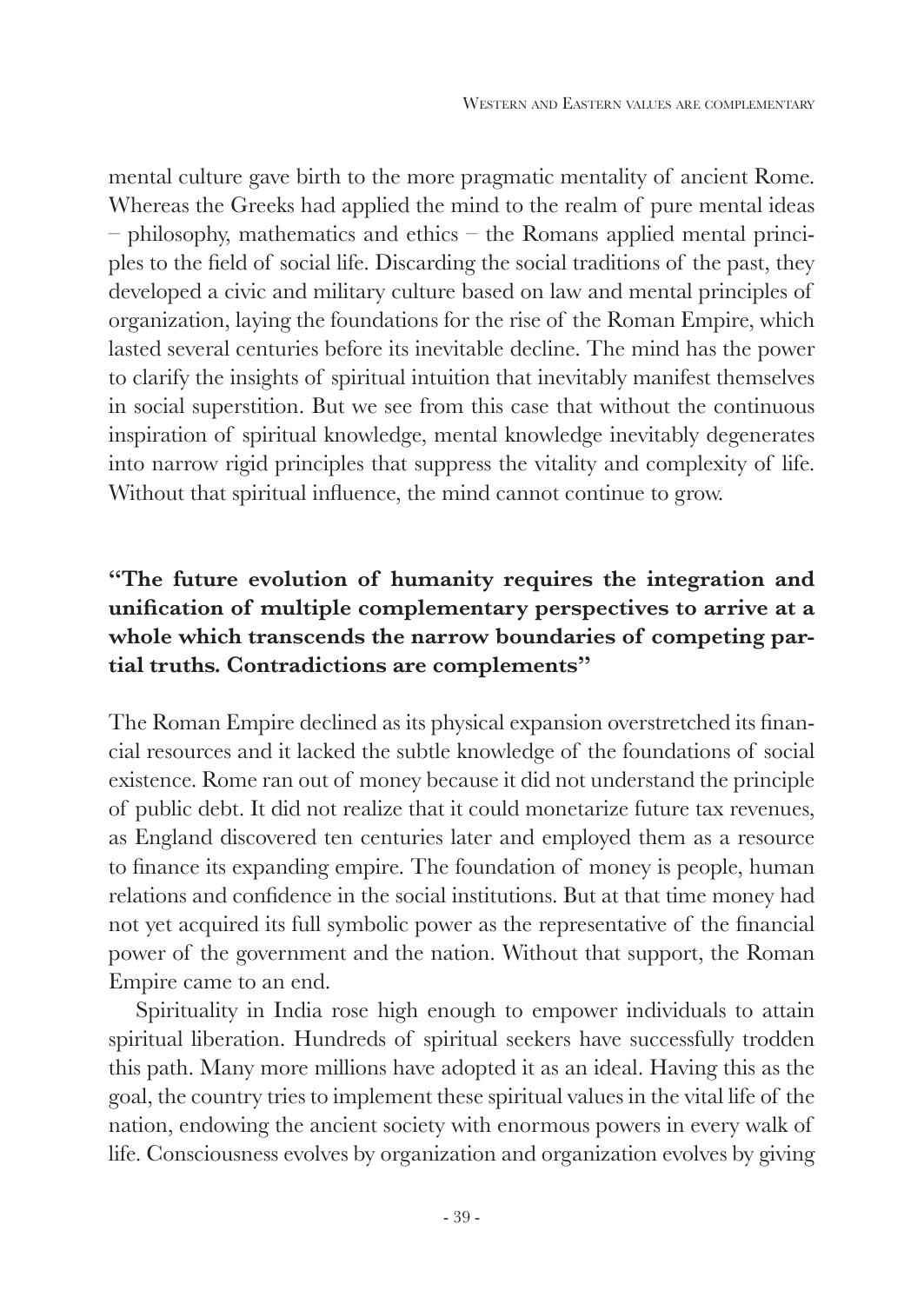constant expression to new and greater sources of inspiration. But by its very nature, the process of organization has a tendency to limit and transfix that which it attempts to express, so eventually the inspiration that gave rise to the organizational structure either dies out or has to seek new avenues for expression. The whole history of the world testifies to the need for perpetual renewal of decadent, ossified organizations. In India, the very vitality of its ancient social institutions became an obstacle to future progress. As elsewhere, intuitive wisdom became enshrined in doctrine. Living institutions ossified into rigidly fixed social structures such as the caste system in India, the feudal system in Europe and religious institutions in all countries. In the process, India lost her native vitality and creativity and became enslaved first to conventional tradition and later to foreign occupation. Any hope of regaining her past spiritual culture only became conceivable after India attained her independence.

There is a proper sequential order to the process of development. It appears that both the East and the West have strayed from that natural evolutionary sequence. The West was preoccupied with the quest for spiritual salvation during the Middle Ages. The economic revolution that gave rise to the Renaissance soon subordinated this quest for the pursuit of material prosperity. Spirituality became ossified in the form of organized religion. Until the end of World War II, church attendance in the West was very high. The arrival of prosperity, democracy, education and free thinking diminished the influence of the church. In recent times a scarcity of priests in the West has led to the large-scale import of clergymen from India and other Asian countries.

As the Age of Imperialism thrived before its brief period of ascendancy and rapid decline, the age of scientific materialism is now reaching the limitations of a purely physical understanding of reality. The global challenges confronting humanity today – political, economic, social, cultural and ecological – are all a direct consequence of that limiting premise. They compel us to challenge the validity of a dominant world view reaching the end of its utility. Ultimately, knowledge is not the sole possession of any country or culture. It is both wider and deeper than any one perspective can fully realize. The future evolution of humanity requires the integration and unification of multiple complementary perspectives to arrive at a whole which transcends the narrow boundaries of competing partial truths. Contradictions are complements.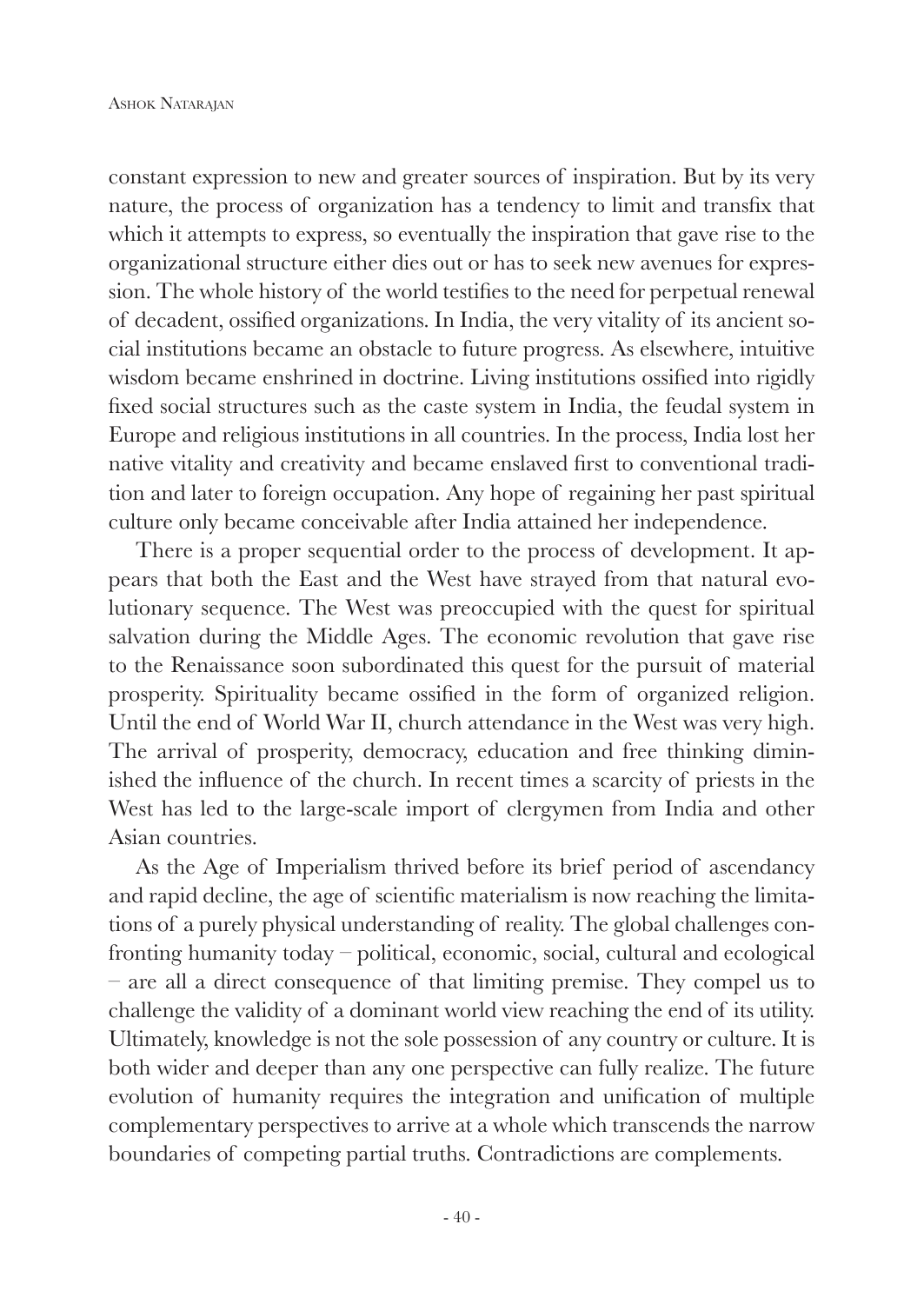In Europe, the development of mental culture was spearheaded by the aristocracy. The English parliament was for a long time populated solely by members of the aristocracy. Many were men of notable character and capable of selfless service. In those days, members of the Parliament, other than cabinet ministers, were not paid. Only those with property could afford to serve. The upper classes enjoyed the incomes from vast landed properties inherited over time. These properties were taken care of by tenants who also doubled as soldiers during times of war. This arrangement effectively meant that real power remained with aristocracy. The English who came to India were surprised beyond measure by the profusion of castes in the country. They valued aristocratic blood as much as the Indians valued caste purity. Aristocrats retained their relevance so long as they retained their character supported by extensive income. Even impoverished aristocrats usually retained something of that nobility of character.

But the decline in the status and wealth of aristocracy eventually brought with it a decline in the values on which it had earlier risen and been sustained. Even where wealth was retained, character gradually declined with the intermixture of the classes and the lure of new sources of wealth. Like organization, character and culture need to be continuously replenished by springs of deeper energies in order to sustain high values. Anthony Trollope's novel Dr. Thorne depicts the immense power of high values amidst the declining culture of  $19<sup>th</sup>$ -century England. Dr. Thorne is the descendant of one line of an 800-year-old family which gradually loses its property and wealth. Impoverished after the death of his clergyman father, Dr. Thorne still retains the high character of his aristocratic class. His younger brother, Henry, however, displays all the weaknesses in character of a people and class in decline. Henry is killed by a stonemason named Roger after he seduces Roger's beautiful and virtuous sister Mary, offering false promises of love and marriage. Henry's older brother Thomas learns the truth and pleads with the court to save Roger from lifelong imprisonment. During Roger's six months in prison, Thomas helps Mary marry and move to the colonies, by agreeing to adopt the baby girl, also named Mary, who is born out of wedlock. After his release from prison, Roger rises to the heights of commercial success as a contractor and acquires massive wealth equal to that of many aristocrats. Meanwhile Thomas then becomes physician to the family of the wealthy Squire Gresham, whose